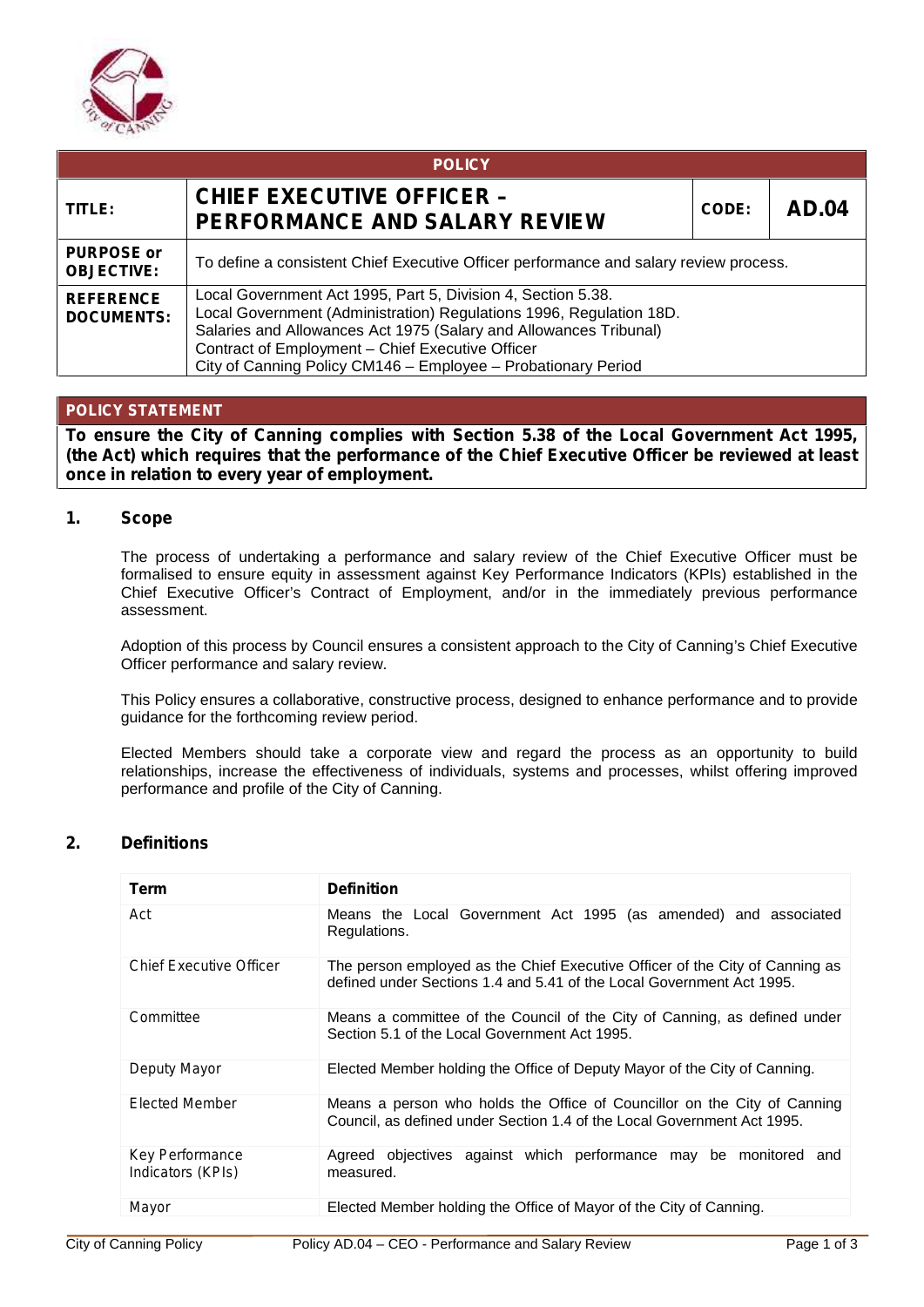| Term                                               | <b>Definition</b>                                                                                                                                                                                                                                                                                                                                                                                                                                          |
|----------------------------------------------------|------------------------------------------------------------------------------------------------------------------------------------------------------------------------------------------------------------------------------------------------------------------------------------------------------------------------------------------------------------------------------------------------------------------------------------------------------------|
| Performance and Salary<br>Review                   | Means a review of the Chief Executive Officer's performance and salary<br>conducted in accordance with Part 5, Division 4, Section 5.38 of the Local<br>Government Act 1995, Regulation 18D of the Local Government<br>(Administration) Regulations 1996, the Salary and Allowances Tribunal, the<br>Chief Executive Officer's Contract of Employment, and Key Performance<br>Indicators set in agreement between Council and the Chief Executive Officer. |
| <b>Suitably Qualified External</b><br>Professional | A person who is not employed by the City of Canning, who is professionally<br>qualified and/or has expertise in executive employment, assessment and<br>evaluation, and who is competent to facilitate a performance and salary review<br>of the Chief Executive Officer.                                                                                                                                                                                  |

# **3. Details**

### *3.1 Statutory Requirements*

3.1.1 It is a statutory requirement that the Chief Executive Officer's performance and salary is reviewed annually.

### *3.2 Performance and Salary Review Committee*

- 3.2.1 Council will establish a committee to be titled the "*Chief Executive Officer - Performance and Salary Review Committee*" (*the Committee*) for the purpose of undertaking the probationary, and annual performance and salary review of the City's Chief Executive Officer.
- 3.2.2 Establishment of the Committee will be in accordance with Part 5, Division 2, Subdivision 2 of the Local Government Act 1995.
- 3.2.3 Part 5, Division 2, Section 5.9(4) of the Act determines that if Council were to form such a Committee, and the Mayor informs Elected Members of his/her wish to be a member of that Committee, the local government is to appoint the Mayor to the Committee.
- 3.2.4 The undertaking of performance and salary reviews will be in accordance with the Local Government Act 1995, the Local Government (Administration) Regulations 1996, Salaries and Allowances Act 1975 (*Salary and Allowances Tribunal*), and the Chief Executive Officer's Contract of Employment.
- 3.2.5 The Committee will comprise the Mayor, Deputy Mayor and two Elected Members.
- 3.2.6 All Elected Members seeking appointment to the Committee must undertake the relevant Chief Executive Officer Performance Review training provided by the Western Australian Local Government Association (WALGA) within six months of appointment.
- 3.2.7 The City is authorised to source a suitably qualified external professional to facilitate the review process.

### *3.3 Probationary and Annual Reviews*

- 3.3.1 An initial review will be undertaken following completion of the designated probationary period.
- 3.3.2 Annual reviews will be undertaken in July each year.
- 3.3.3 A Strategic Issues Briefing may be scheduled to provide all Elected Members with the opportunity to provide input to the review process.
- 3.3.4 The Committee will report and make recommendation(s) to Council following each review.